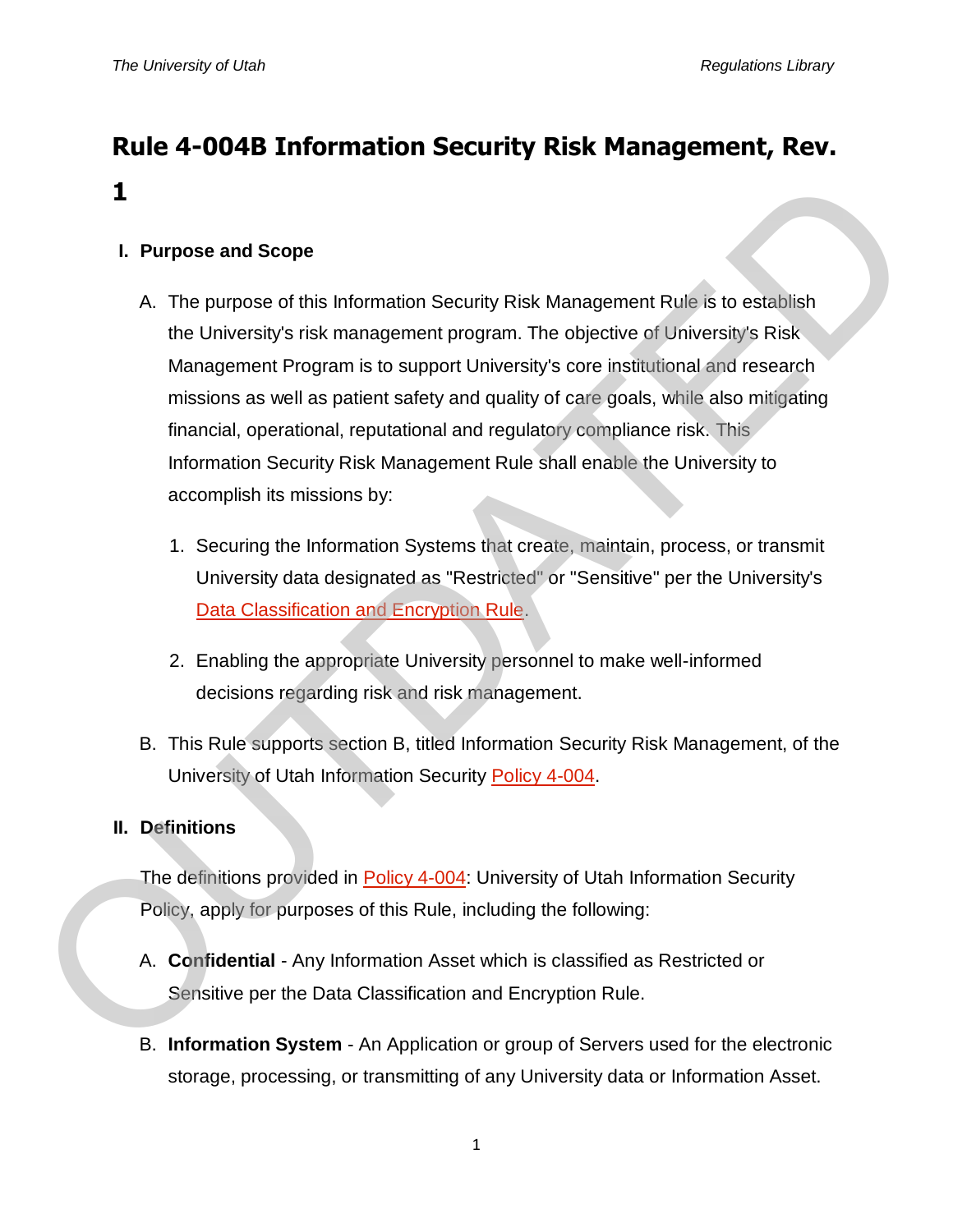- C. **Restricted Data** Any data types classified as Restricted per the [Data](http://regulations.utah.edu/it/rules/Rule4-004C.php)  [Classification and Encryption Rule.](http://regulations.utah.edu/it/rules/Rule4-004C.php)
- D. **Risk** Risk is the likelihood of a threat agent taking advantage of a vulnerability and the corresponding business impact. Risk is usually calculated as either a quantitative or qualitative score, and can be represented in the following equation: Risk = (Likelihood of Threat/Vulnerability Event Occurrence)  $X$ (Business Impact of Event Occurring) **D. Risk - Risk is the likelihood of a threat agent taking advantage of a vulnerability<br>
and the corresponding business impact. Risk is usually calculated as either a<br>
quantitative or qualitative score, and can be represe**

**Inherent Risk** – Inherent Risk is defined as the likelihood and impact of loss arising out of circumstances or existing in an environment, IT Resource, or Information System in the absence of any action to control or modify the circumstances.

**Residual Risk** – Residual Risk is the risk of an IT Resource that remains after controls or other mitigating factors have been implemented.

- E. **Sensitive Data** Any data type classified as Sensitive per the Data Classification and Encryption Rule.
- F. **User** Any person, including students, staff, faculty, permanent and temporary employees, contractors, vendors, research collaborators, and third party agents, who accesses any University Electronic Resources, Information Systems, and/or IT Resources.
- **III. Rule**
	- A. The University's information security risk management methodology is based foremost on the National Institute of Standards and Technology (NIST) Special Publication 800-30 "Risk Management Guide for Information Technology Systems" methodology.
	- B. The University's information security control framework is based foremost on the Internal Organization for Standardization (ISO) 27002:2013 control framework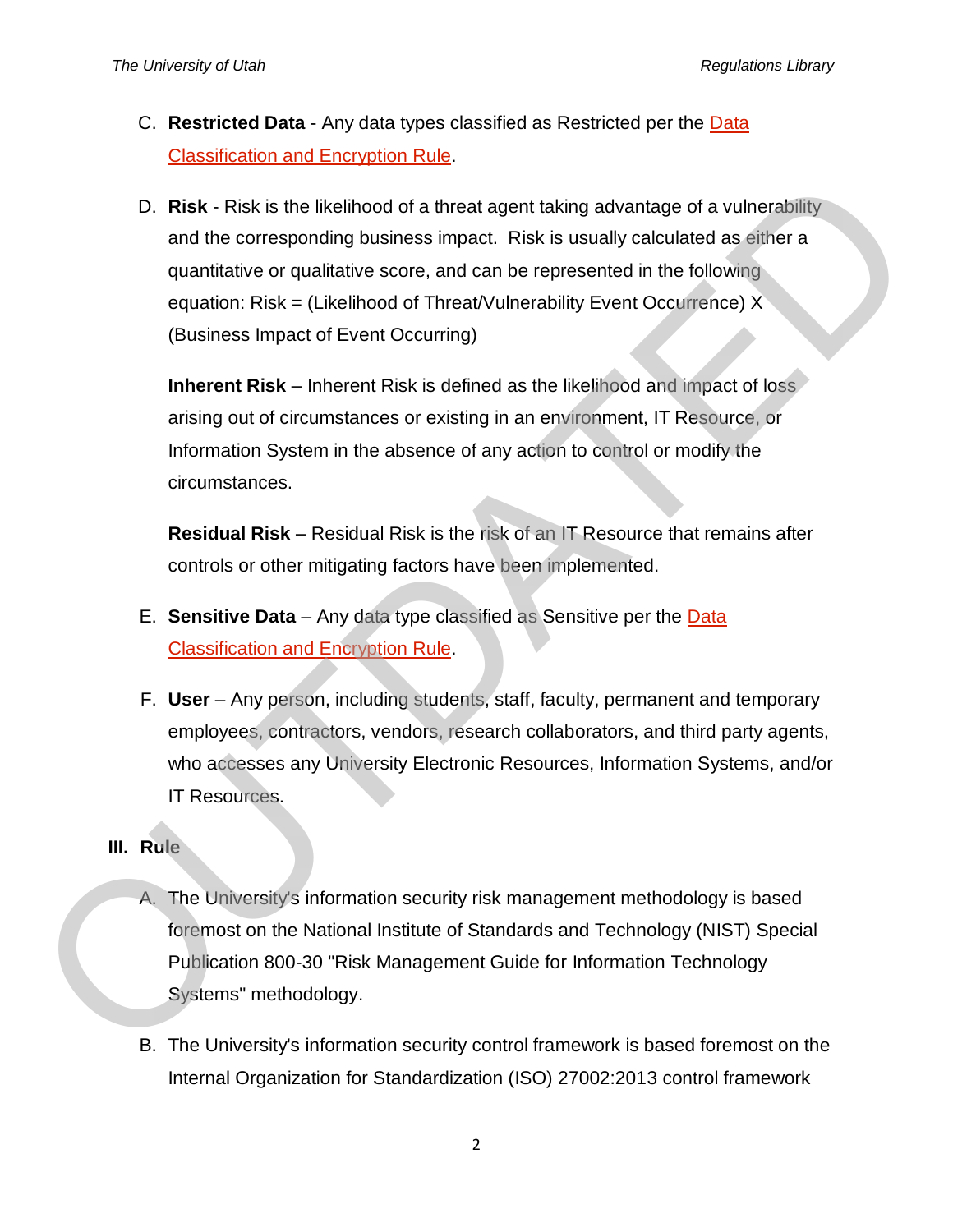and additionally incorporates other relevant control requirements tailored to the University's risk tolerance, and as specified in applicable regulations.

- C. Risk Assessment
	- 1. Inherent risk scores are calculated based on the following five (5) vectors of risk, which assess both the likelihood and impact of compromise:
		- a. Impact: The number of Users who access the Information System
		- b. Impact: The number of individual data records stored on the Information System
		- c. Likelihood: The type of architecture that Information System employs
		- d. Likelihood: The types of Users that access the Information System
		- e. Likelihood and Impact: The highest classification of data the Information System creates, maintains, processes, or transmits
	- 2. Residual risk scores are calculated based on the inherent risk score and the percentage of compliance of the control objectives assessed during a full risk assessment. A full risk assessment includes the following elements:
		- a. Entity level controls
		- b. System level controls
- D. Risk Management

The appropriate University key stakeholders shall be issued both Inherent and Residual Risk scores in risk assessment summary reports for all Information Systems assessed. These stakeholders will be responsible for either formally accepting the risk of operating the Information System in the University's environment, or rejecting the risk and requiring a formal corrective action plan to C. Risk Assessment<br>
1. Inherent risk scores are calculated based on the following five (5) vectors of<br>
risk, which assess both the likelihood and impact of compromise:<br>
1. Impact: The number of Users who access the Informa allocate the appropriate timelines, budget line items, and/or other resources to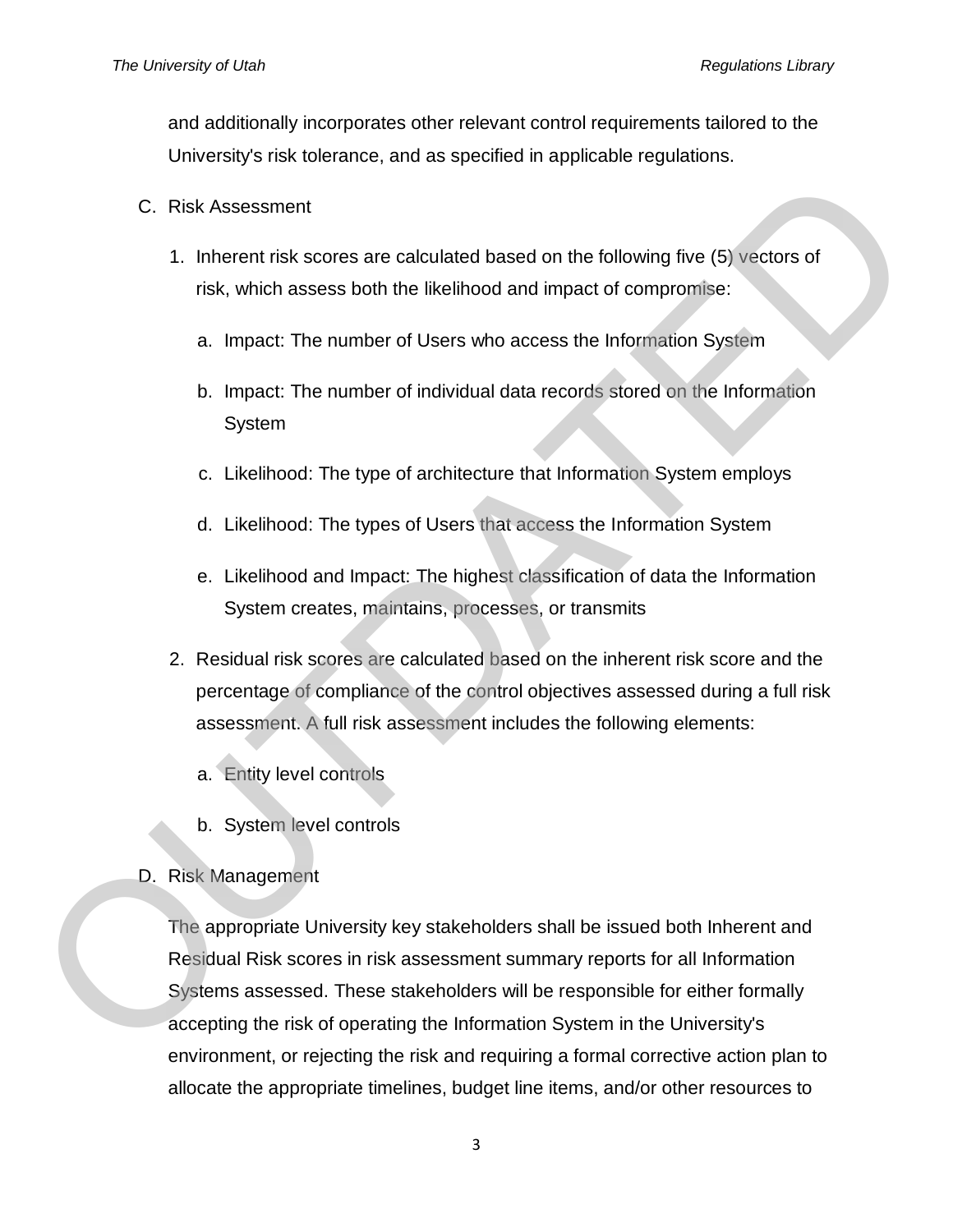remediate control failures and reduce the Residual Risk score to an acceptable level for the University.

*[Note: Parts IV-VII of this Regulation (and all other University Regulations) are Regulations Resource Information – the contents of which are not approved by the Academic Senate or Board of Trustees, and are to be updated from time to time as determined appropriate by the cognizant Policy Officer and the Institutional Policy Committee, as per Policy 1-001 and Rule 1-001.]* (Note: Parts IV-VII of this Regulation (and all other University Regulations) are<br>
Regulations Resource Information – the contents of which are not approved by the<br>
Academic Senate or Board of Trustees, and are to be updat

- **IV. Rules, Procedures, Guidelines, Forms and other Related Resources**
	- A. Rules

TBD

B. Procedures

Policy 4-004 Procedures

C. Guidelines

TBD

- D. Forms
- E. Other related resources
- **V. References**
	- A. 45 C.F.R. 164: Health Insurance Portability and Accountability Act (HIPAA): Security and Privacy
	- B. Family Educational Rights and Privacy Act of 1974 ("FERPA", 20 U.S.C. § 1232g)
	- C. Federal Information Security Management Act of 2002 ("FISMA", 44 U.S.C. § 3541)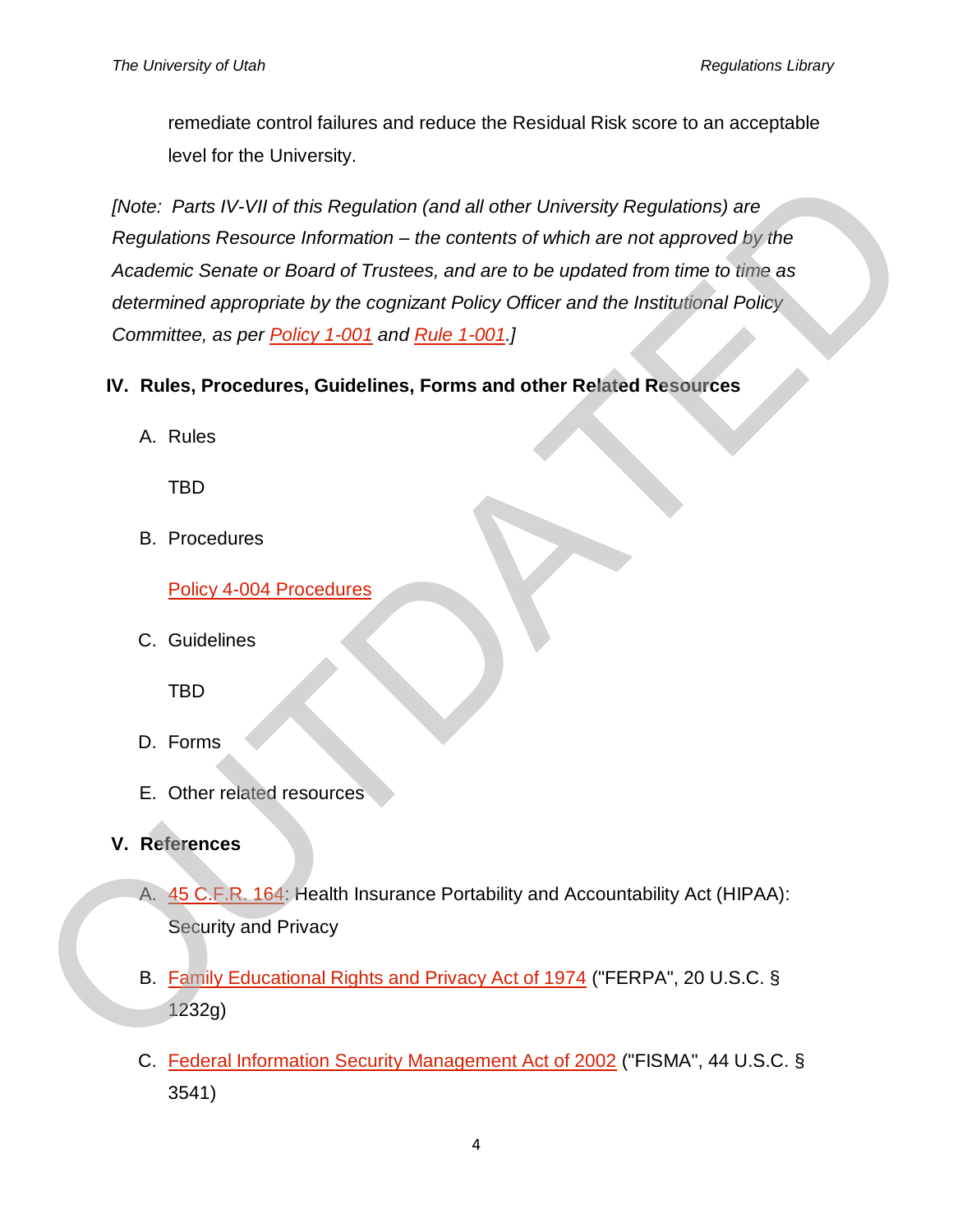- D. ISO 27002:2013, Information Technology Security Techniques Code of Practice for Information Security Controls
- E. NIST 800 Series, Federal Information Security Standards
- F. Policy 3-070: Payment Card Acceptance
- G. Policy 4-001: University Institutional Data Management
- H. Policy 4-003: World Wide Web Resources Policy
- I. Policy 5-111: Disciplinary Actions and Dismissal of Staff Employees
- J. Policy 6-400: Code of Student Rights and Responsibilities
- K. Policy 6-316: Code of Faculty Rights and Responsibilities
- L. Pub. 111-5, Division A, Title XIII, Subtitle D: Health Information Technology for Economic and Clinical Health Act (HITECH Act)
- M. Omnibus HIPAA Rule: 45 CFR Parts 160 and 164 Modifications to the HIPAA Privacy, Security, Enforcement, and Breach Notification Rules Under the HITECH Act and the Genetic Information Nondiscrimination Act; Other Modifications to the HIPAA Rules; Final Rule
- N. Cyber Security Framework: The Cyber Security Framework, created through collaboration between industry and government, consists of standards, guidelines, and practices to promote the protection of critical infrastructure. The prioritized, flexible, repeatable, and cost-effective approach of the Framework helps owners and operators of critical infrastructure to manage cybersecurityrelated risk E. NIS[T](http://www.gpo.gov/fdsys/pkg/FR-2013-01-25/pdf/2013-01073.pdf) 800 Series. Federal Information Security Standards<br>
F. Policy 3-070: Payment Card Acceptance<br>
G. Policy 4-003: World Wide Web Resources Policy<br>
I. Policy 4-003: World Wide Web Resources Policy<br>
I. <u>Policy 6-410</u>: C

### **VI. Contacts**

A. The designated contact Officials for this Policy are: